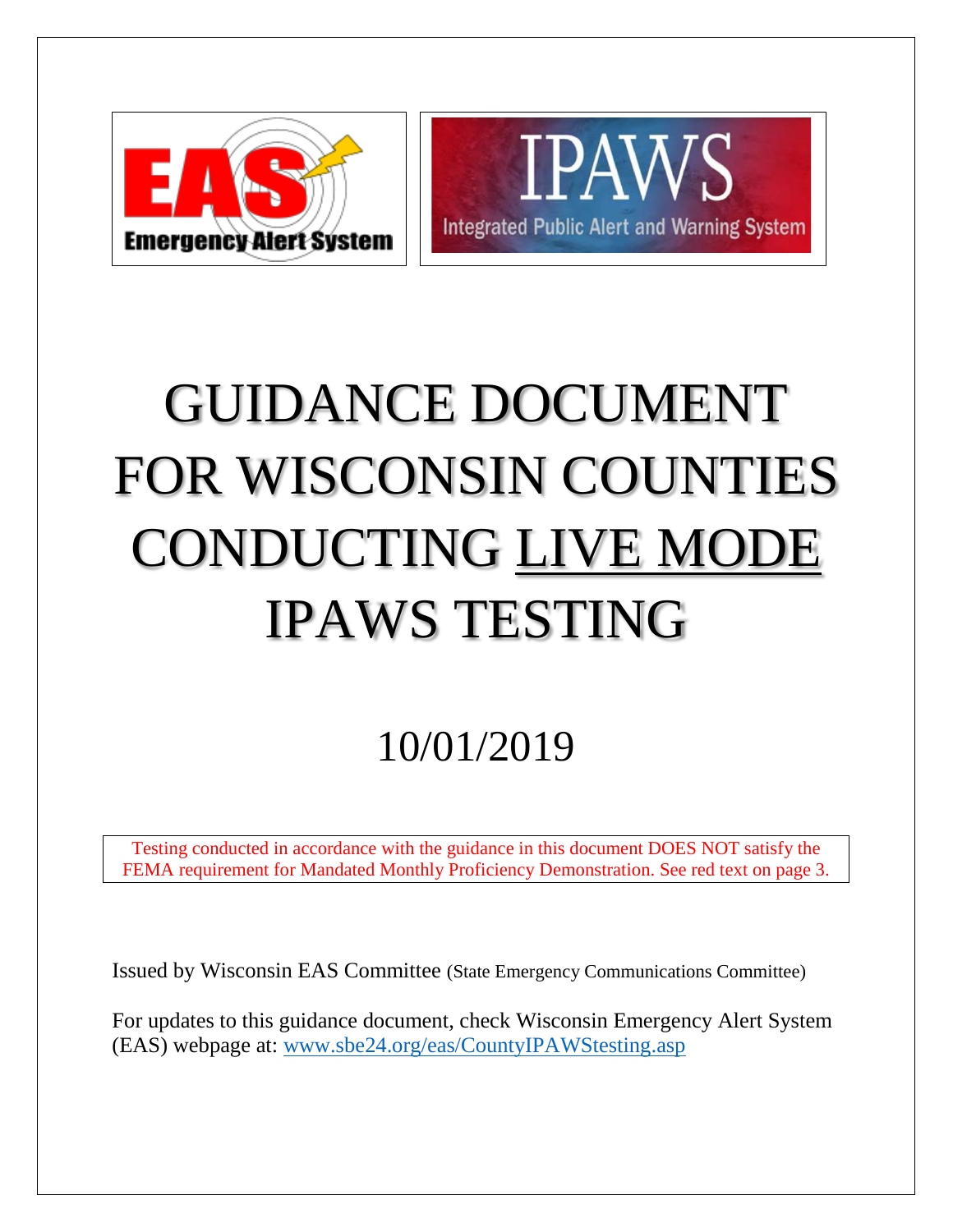# **Table of Contents**

| $\mathsf{I}$ . |    |
|----------------|----|
| II.            |    |
| А.             |    |
|                |    |
|                |    |
|                |    |
|                |    |
| B <sub>1</sub> |    |
|                |    |
|                |    |
|                |    |
|                |    |
|                |    |
|                |    |
|                |    |
|                |    |
|                | C. |
|                |    |
|                |    |
|                |    |
|                |    |
|                | D. |
|                |    |
|                |    |
| E.             |    |
| III.           |    |
| IV.            |    |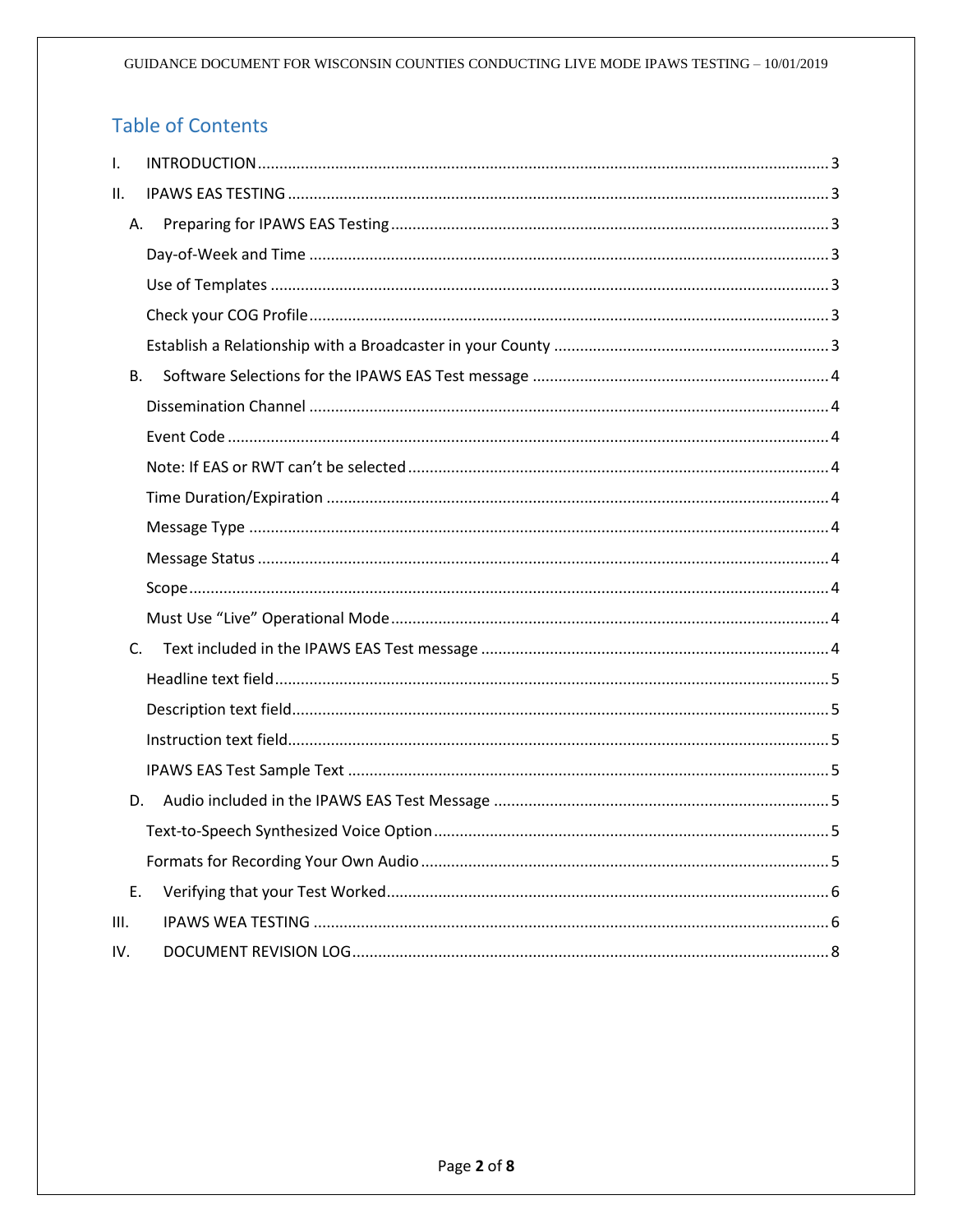## <span id="page-2-0"></span>I. INTRODUCTION

This guidance document was created by the Wisconsin EAS Committee to assist Wisconsin counties in conducting tests of their alerting capabilities via FEMA's Integrated Public Alert and Warning System (IPAWS). NOTE: On October 1, 2019, FEMA began requiring each COG to send a Mandated Monthly Proficiency Demonstration (MMPD) message to the IPAWS Lab. Although alert originators are still encouraged to conduct the Live mode tests described in this document, be aware these tests DO NOT satisfy the FEMA requirement for an MMPD which must be sent in the Test mode to the IPAWS Lab. See details in separate FEMA documentation.

This document is for use by counties that are already up and running on IPAWS. If your county has not yet acquired IPAWS alert origination software, completed the FEMA authorization process and received a Collaborative Operating Group (COG) ID, then you must first complete that FEMA process before IPAWS testing can be conducted. For more information, see: [www.fema.gov/ipaws.](http://www.fema.gov/ipaws) Current contact information for IPAWS alerting in Wisconsin can be obtained from FEMA at: [ipaws@fema.dhs.gov,](mailto:ipaws@fema.dhs.gov) or 202-212-2040.

## <span id="page-2-1"></span>II. IPAWS EAS TESTING

Wisconsin counties are encouraged to conduct regular weekly or monthly Live mode IPAWS EAS tests for the acuity of their alerting staffs, as well as the awareness of broadcasters and cable operators who receive these tests that the county has IPAWS alerting capabilities.

Live mode IPAWS EAS tests will not be broadcast on the air by broadcast stations or cable systems. The tests will merely be printed out on the broadcast or cable facility's EAS unit log.

#### <span id="page-2-2"></span>A. Preparing for IPAWS EAS Testing

<span id="page-2-3"></span>Day-of-Week and Time: The County will need to choose a repetition rate (weekly or monthly), the day of the week, and the time. The Wisconsin EAS Committee requests that counties not schedule their test at the exact same time as a time already being used by another county in their area. Please pick a test time not already in use on the list "County IPAWS Test Times", on this webpage of the Wisconsin EAS Committee: [www.sbe24.org/eas/CountyIPAWStesting.asp](http://www.sbe24.org/eas/CountyIPAWStesting.asp)

<span id="page-2-4"></span>Use of Templates: The County may wish to create an EAS Test template within their IPAWS origination software for ease in calling up the test each time it is used.

<span id="page-2-5"></span>Check your COG Profile: Within your IPAWS origination software, check your COG Profile to be certain that it shows "EAS Authorized" and under EAS Event Codes Permitted it shows "RWT". Your software vendor can help you locate and interpret your COG Profile.

<span id="page-2-6"></span>Establish a Relationship with a Broadcaster in your County: In order to verify that your test was successful, before beginning testing you should establish a relationship with a broadcaster in your county. After each test, you can contact that broadcaster to be sure your test was received. The person to search out at these stations is the Chief Engineer, who maintains the EAS unit.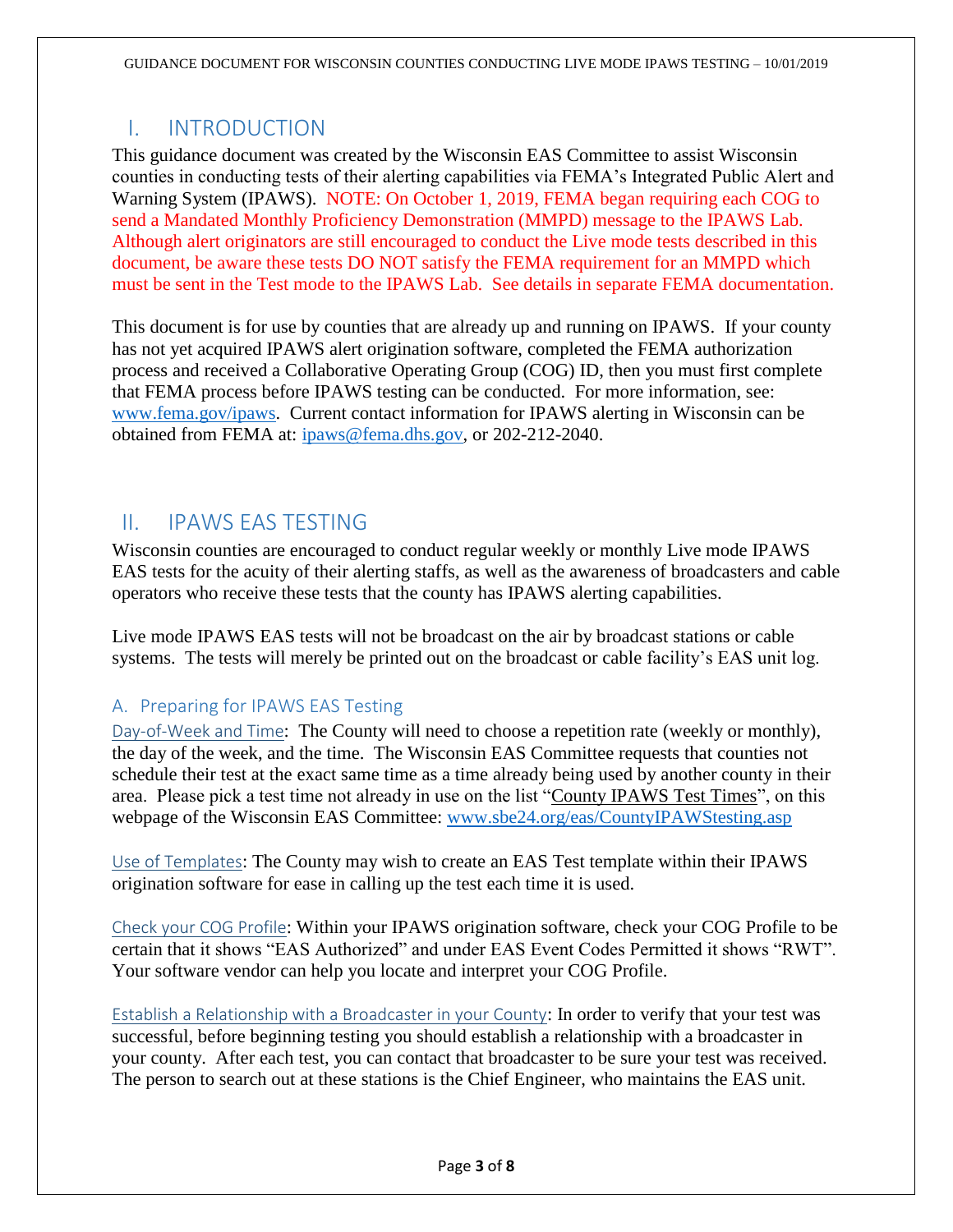#### <span id="page-3-0"></span>B. Software Selections for the IPAWS EAS Test message

<span id="page-3-1"></span>Dissemination Channel: The test should only be sent to the IPAWS or CAP Emergency Alert System (EAS) channel, not to IPAWS/CAP choices WEA or NWEM. It can also be sent to the IPAWS Public Feed, if that choice is available.

<span id="page-3-2"></span>Event Code: The Event Code you must use for all EAS tests is "RWT - Required Weekly Test", regardless if you are doing your test weekly or monthly. *(Never use the RMT-Required Monthly Test code, as this test would be aired immediately by all broadcasters. If your software is set up properly, the RMT code should not be available to you – but if you do see it, don't use it.)*

<span id="page-3-3"></span>Note: If EAS or RWT can't be selected: Your software vendor controls what you see on your screen. If the software does not offer EAS dissemination or the RWT event, or does not allow you to select them, consult with your vendor. If your COG Profile referred to on the previous page shows EAS Authorized and shows RWT under EAS Event Codes Permitted, then your software vendor should allow you to select them for your template and test alert. For further assistance from FEMA, contact them at the email or phone in the Introduction paragraph above.

<span id="page-3-4"></span>Time Duration/Expiration: This setting is not critical, but most users set it for 15 minutes.

<span id="page-3-5"></span>Message Type: This field should be set to "Alert", not "Update" or "Cancel". (Some software may not offer this selection, but simply sends all messages as "Alert" type.)

<span id="page-3-6"></span>Message Status: This field should be set to "Actual", not "Test" or "Exercise". (Some software does not offer this selection, but simply sends all messages in "Actual" status.)

<span id="page-3-7"></span>Scope: This field should be set to "Public", not "Restricted" or "Private". (Some software may not offer this selection, but simply sends all messages as "Public" scope.)

<span id="page-3-8"></span>Must Use "Live" Operational Mode: Most IPAWS origination software has two modes, a "Test" mode and a "Live" mode (the actual terms describing these modes in your software may vary). In "Test" mode, messages are only sent to an off-line FEMA test lab allowing you to practice without those messages going out over IPAWS. In "Live" mode, messages are actually sent out on the IPAWS system. This IPAWS EAS test you are conducting must be sent in the real "Live" mode (not "Test" mode). Sending in the "Live" mode, and selecting "Alert", "Actual", and "Public" in the steps above, will allow your test to be received by broadcasters and cable operators.

If you are unsure of any of these settings, consult your alert origination software vendor support.

#### <span id="page-3-9"></span>C. Text included in the IPAWS EAS Test message

You will need to include text in your Live mode IPAWS EAS test message. There are three fields that can contain text in an IPAWS message: Headline, Description, and Instruction.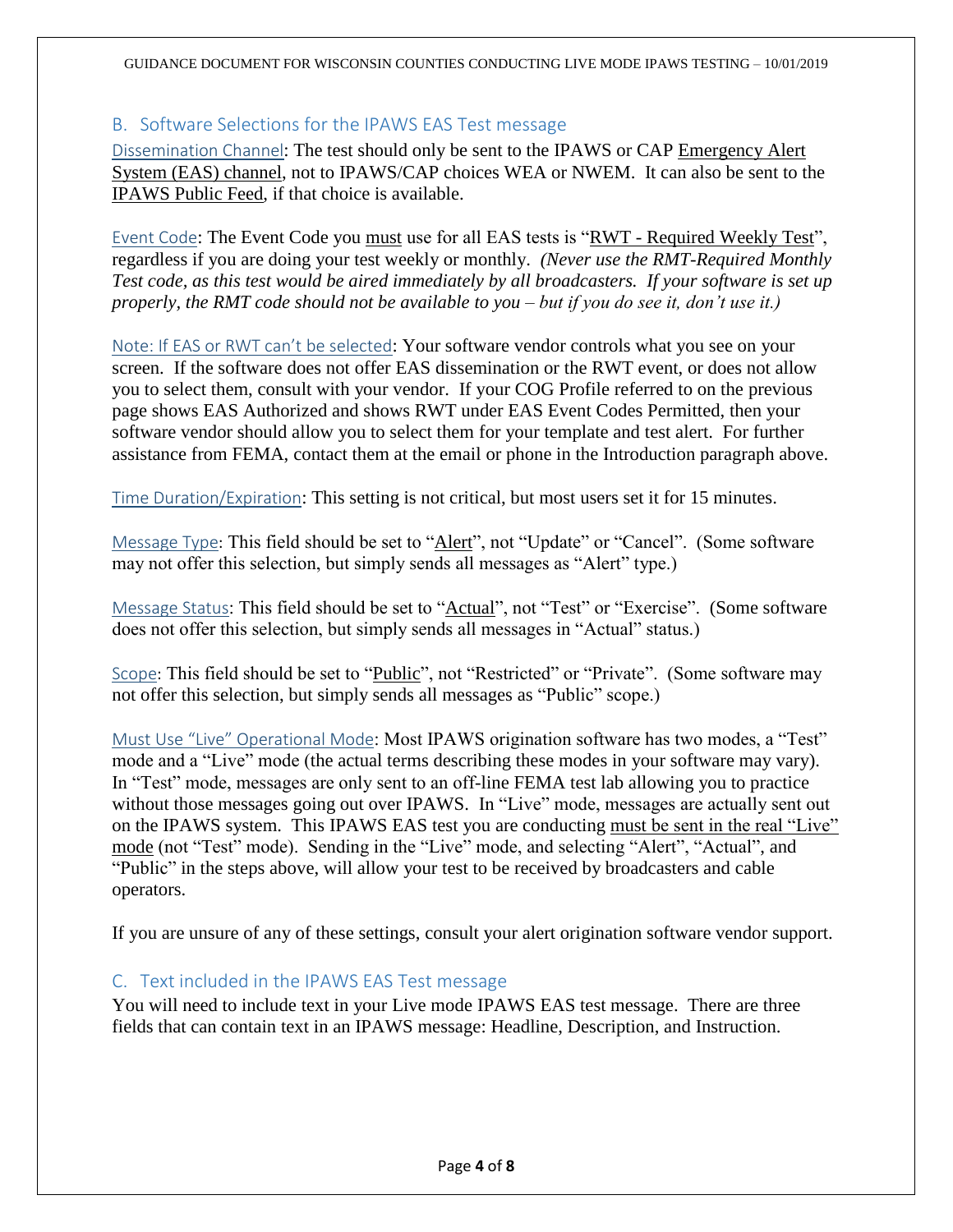<span id="page-4-0"></span>Headline text field: In a real alert, this would be a short title, like "Toxic Chemical Spill in Downtown Milwaukee". This field is ignored for both EAS real alerts and tests, but may be used by other systems that monitor IPAWS. You can ignore Headline for your EAS test.

<span id="page-4-1"></span>Description text field: In a real alert, this would be an expanded paragraph describing the emergency, and would appear in the TV crawl message at the bottom of the screen in a real emergency. For your EAS test, you should put text in this field, as it will be printed out on broadcaster EAS logs. (See WEM example text below.)

<span id="page-4-2"></span>Instruction text field: In a real alert, this statement would be the "call to action", and would appear in the TV crawl message at the bottom of the screen immediately following the Description text. For your EAS test, you should put text in this field, as it will be printed out on broadcaster EAS logs. (See WEM example text below.)

<span id="page-4-3"></span>IPAWS EAS Test Sample Text: As an example, when Wisconsin Emergency Management (WEM) does an IPAWS test, this is the text they use…

Description: Wisconsin Statewide Required Weekly Test

Instruction: This is a test message from the Emergency Alert System originating from the State of Wisconsin Emergency Operations Center. If this had been an actual emergency, you would have been given official information, news, or instructions. This test is now concluded.

#### <span id="page-4-4"></span>D. Audio included in the IPAWS EAS Test Message

You are not required to put an audio message into your EAS test, but it would be good practice for your alert origination staff to become familiar with inserting an audio message. WEM does include an audio message with their EAS tests; they simply read the message that is contained in the Instruction text above. In a real alert, it is the FCC's intent that the audio message match the text message.

<span id="page-4-5"></span>Text-to-Speech Synthesized Voice Option: In lieu of recording your own voice message, your software may offer a "text-to-speech" option, where the software converts your alert text to a synthesized computer-generated voice announcement to send with your test alert. If the option is offered, be sure to listen to the synthesized voice announcement to be certain that the computer pronounced everything correctly. You cannot easily change pronunciations by the computer voice, so if the announcement is not really understandable then you should record your own announcement with a microphone.

<span id="page-4-6"></span>Formats for Recording Your Own Audio: If you record your own message on a microphone connected to your computer, be sure it is recorded in one of these two formats or EAS won't accept it:

- MP3: mono, 64 kbps, preferably sampled at 22.05 kHz, or otherwise 44.1 kHz.
- WAV PCM: mono, 16-bit, sampled at 22.05 kHz.

If your IPAWS software has a recorder for this purpose, one would assume that it is in the proper format. If given a choice, use MP3 rather than WAV, as MP3 files are smaller so will take less time for broadcast station and cable system EAS units to download and begin playing back.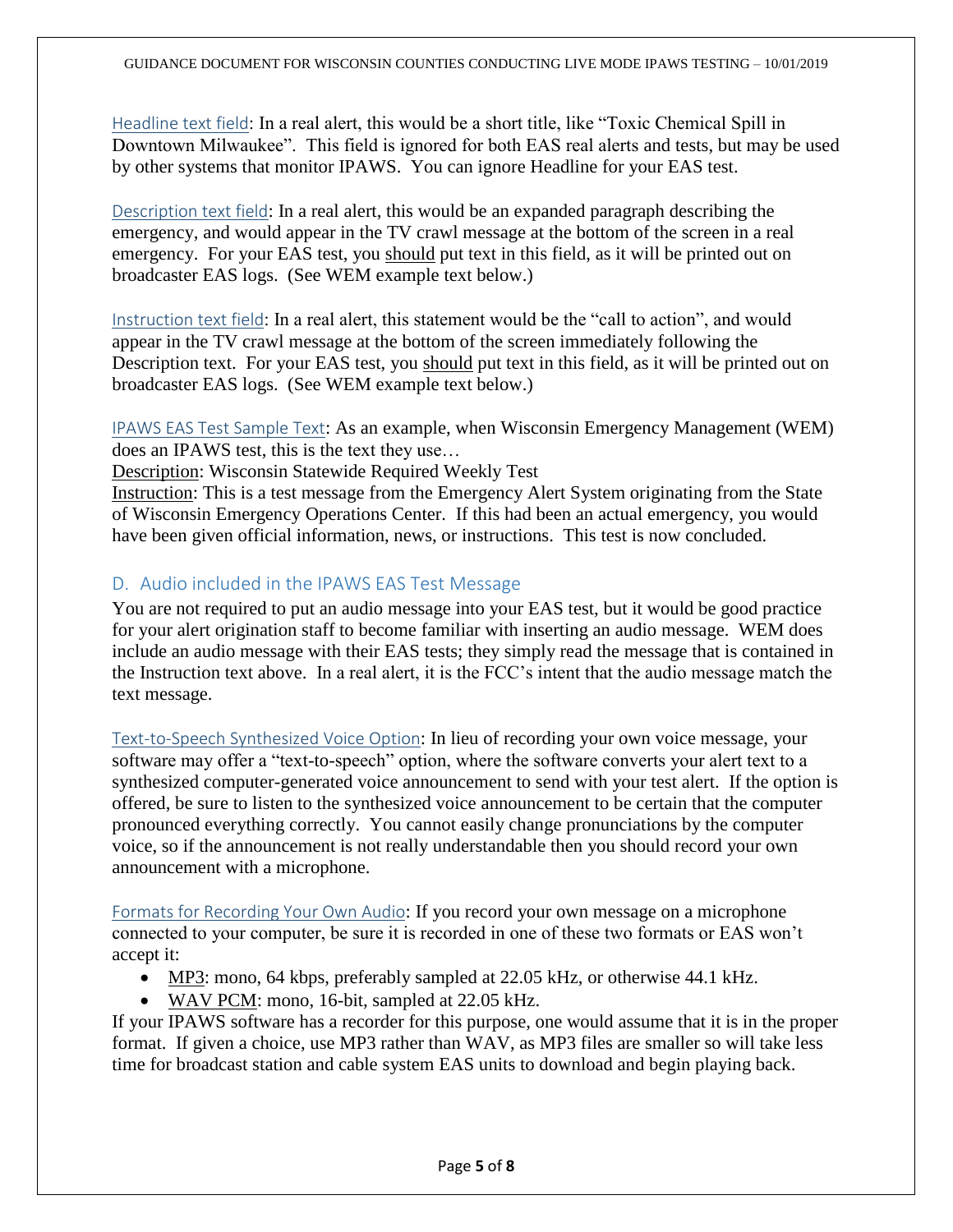#### <span id="page-5-0"></span>E. Verifying that your Test Worked

Following your Live mode IPAWS EAS test, you should check with a broadcaster in your county to be sure the message was received. The message will be received by all broadcasters and cable operators in the county, but it may be best to have prior arrangements to contact a particular station after the test. Cable distribution head-ends where the EAS equipment is located are typically not staffed, so it may be easier to reach a broadcaster than a cable operator for immediate verification.

#### <span id="page-5-1"></span>III. IPAWS WEA TESTING

Effective on May 1, 2019, the FCC WEA rules were updated to allow State and Local IPAWS COGs to issue WEA Test messages, and to now require wireless carriers to pass on those tests and to make notification and display of those tests available to their subscribers who opt in to receive them.

The new rules require that wireless carriers who participate in WEA must immediately transmit a received State or Local WEA test to the geographic area specified by the alert originator, and these carriers must provide their subscribers with the option to opt in to receiving State and Local WEA tests. Carriers may forego the test if it is pre-empted by actual alert traffic or if an unforeseen condition in the wireless carrier's infrastructure precludes distribution of the test. If a carrier foregoes a test, the carrier must send a response code back to IPAWS indicating the reason.

Although this rule became effective on May 1, 2019, FEMA has stated that IPAWS won't begin passing these WEA Test messages until IPAWS software issues are resolved. No firm WEA 2.0 implementation date has been given. Once launched, the ability of the various IPAWS alert origination software vendors to generate this WEA Test message and the ability of the various carriers to forward the message will vary. FEMA has stated that they will establish a webpage which will show which IPAWS alert origination software vendors and which carriers are ready with the WEA Test capability.

Note that the WEA Test function is one of several upgrades that became effective as part of "WEA 2.0" on May 1, 2019. Other features being deployed on this same date are the requirements that carriers support 360-character messages on their networks that are capable of doing so, that carriers forward messages that are issued in Spanish or that contain Spanishlanguage characters, and some other upgrades. Thus with a number of features being added at once, WEA Testing may be delayed and introduced in a package along with the other WEA 2.0 features. Contact your IPAWS alert origination software vendor directly for updates on your software's ability to generate WEA Test messages.

An important caveat with this new WEA Testing is that wireless subscriber cellphones are opted out of these tests by default. Only subscribers who proactively go into their phone's menu and opt in to the State/Local Test option will receive these WEA Test messages.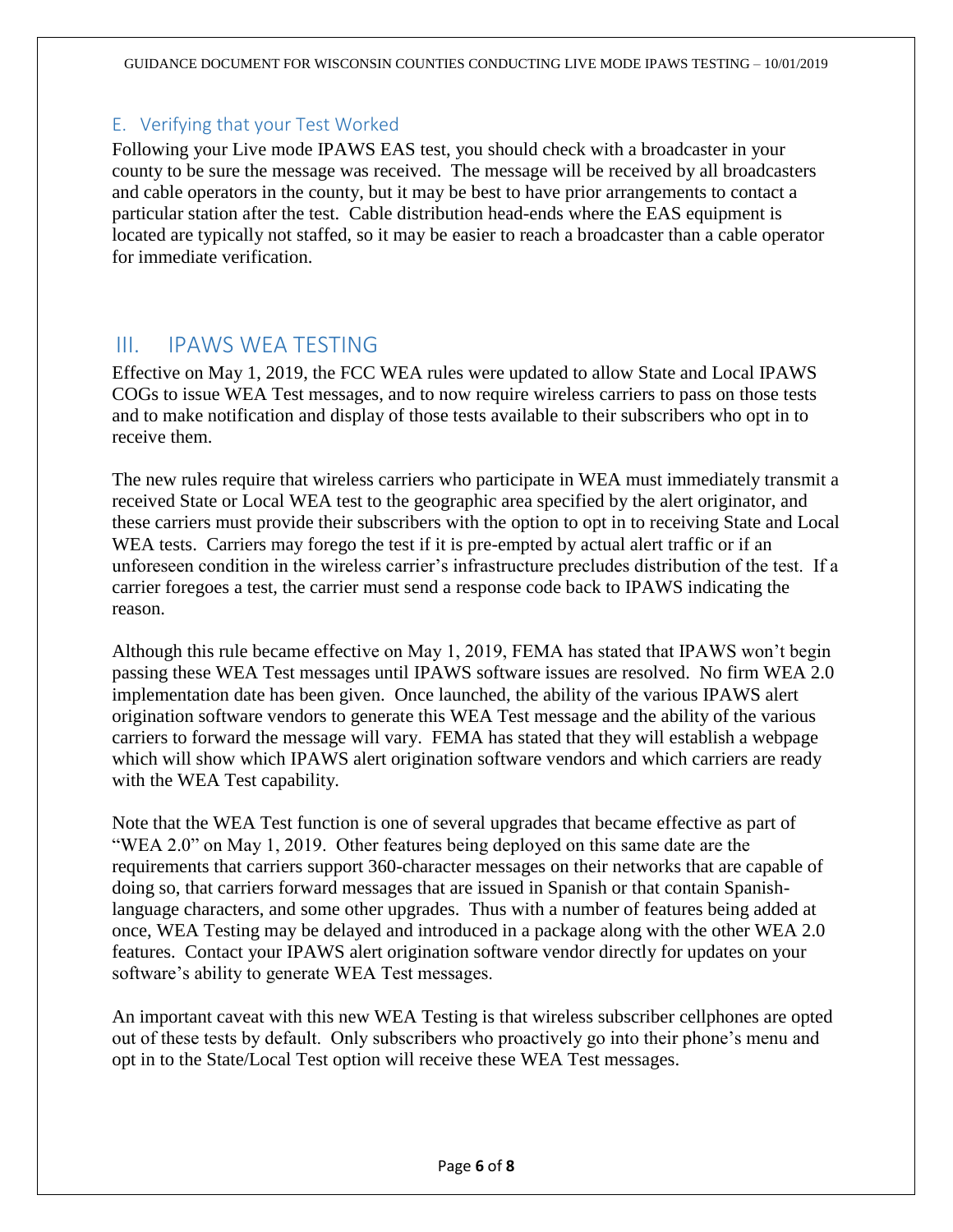**WARNING**: Prior to May 1, 2019, the only way to conduct "WEA tests" was to apply to the FCC for a waiver to send a real alert code (containing a text message saying it is a test). Note that even under this new rule, IPAWS COGs are still prohibited under FCC rules from sending a real alert code without an FCC waiver. The new rule only allows IPAWS COGs to send a message with the new WEA Test code, which wireless subscribers must opt in on their phones to receive.

For more details, see FCC Public Notice: <https://docs.fcc.gov/public/attachments/DA-19-358A1.pdf>

More updates on WEA Testing will be provided as they become available from the FCC and FEMA.